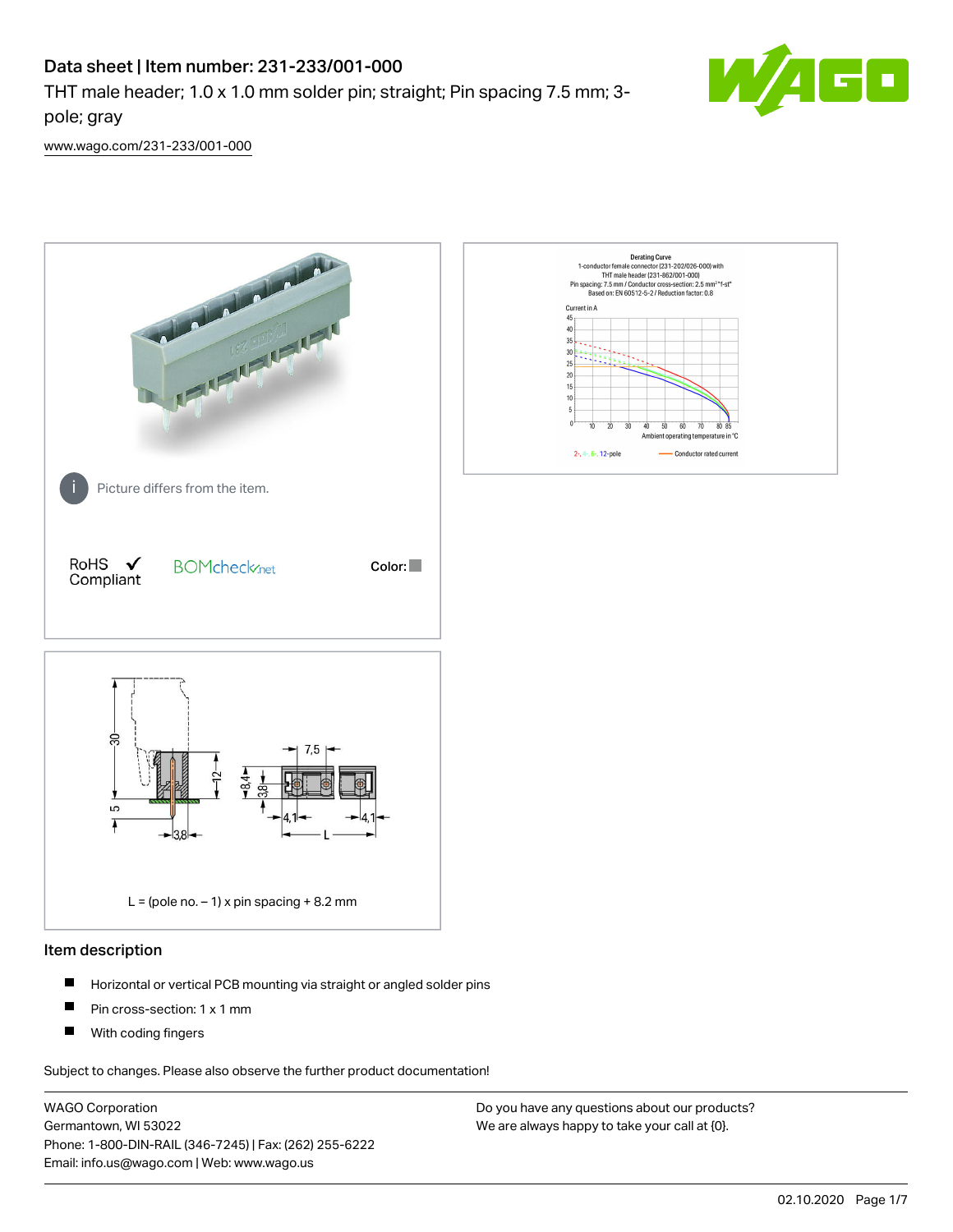

#### Safety information 1:

The MCS – MULTI CONNECTION SYSTEM includes connectors without breaking capacity in accordance with DIN EN 61984. When used as intended, these connectors must not be connected/disconnected when live or under load. The circuit design should ensure header pins, which can be touched, are not live when unmated.

# Data

# Electrical data

## Ratings per IEC/EN 60664-1

| Ratings per                 | IEC/EN 60664-1                                                        |
|-----------------------------|-----------------------------------------------------------------------|
| Rated voltage (III / 3)     | 500 V                                                                 |
| Rated surge voltage (III/3) | 6 <sub>kV</sub>                                                       |
| Rated voltage (III/2)       | 630 V                                                                 |
| Rated surge voltage (III/2) | 6 <sub>kV</sub>                                                       |
| Nominal voltage (II/2)      | 1000V                                                                 |
| Rated surge voltage (II/2)  | 6 <sub>kV</sub>                                                       |
| Rated current               | 12A                                                                   |
| Legend (ratings)            | $(III / 2)$ $\triangle$ Overvoltage category III / Pollution degree 2 |

#### Ratings per UL 1059

| Approvals per                  | UL 1059 |
|--------------------------------|---------|
| Rated voltage UL (Use Group B) | 300 V   |
| Rated current UL (Use Group B) | 10 A    |
| Rated voltage UL (Use Group D) | 300 V   |
| Rated current UL (Use Group D) | 10 A    |

### Ratings per UL 1977

| Rated voltage UL 1977 | 600 V |
|-----------------------|-------|
| Rated current UL 1977 | 10 A  |

#### Ratings per CSA

| Approvals per                   | CSA   |
|---------------------------------|-------|
| Rated voltage CSA (Use Group B) | 300 V |
| Rated current CSA (Use Group B) | 10 A  |
| Rated voltage CSA (Use Group D) | 300 V |
| Rated current CSA (Use Group D) | 10 A  |

Subject to changes. Please also observe the further product documentation!

| WAGO Corporation                                       | Do you have any questions about our products? |
|--------------------------------------------------------|-----------------------------------------------|
| Germantown, WI 53022                                   | We are always happy to take your call at {0}. |
| Phone: 1-800-DIN-RAIL (346-7245)   Fax: (262) 255-6222 |                                               |
| Email: info.us@wago.com   Web: www.wago.us             |                                               |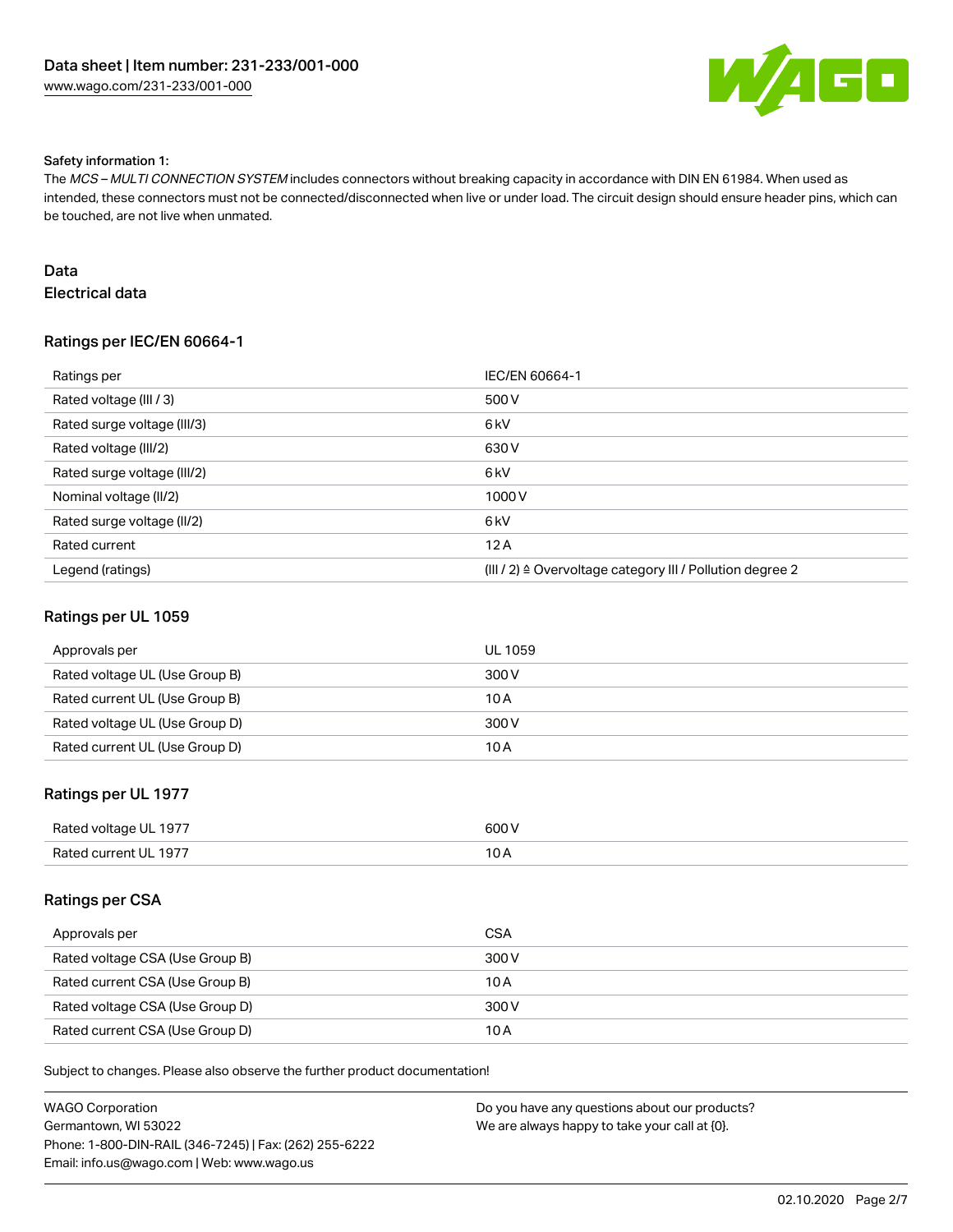

# Connection data

| Pole No.                   | ◡ |
|----------------------------|---|
| Total number of potentials |   |
| Number of connection types |   |
| Number of levels           |   |

# Physical data

| Pin spacing                          | 7.5 mm / 0.295 inch      |
|--------------------------------------|--------------------------|
| Width                                | 23.2 mm / 0.913 inch     |
| Height                               | 17 mm / 0.669 inch       |
| Height from the surface              | 12 mm / 0.472 inch       |
| Depth                                | 8.4 mm / 0.331 inch      |
| Solder pin length                    | $5 \,\mathrm{mm}$        |
| Solder pin dimensions                | $1 \times 1$ mm          |
| Drilled hole diameter with tolerance | 1.4 <sup>(+0.1)</sup> mm |

# Plug-in connection

| Contact type (pluggable connector) | Male connector/plug |
|------------------------------------|---------------------|
| Connector (connection type)        | for PCB             |
| Mismating protection               | No                  |
| Mating direction to the PCB        | 90°                 |

# PCB contact

| PCB contact                         | тнт                                      |
|-------------------------------------|------------------------------------------|
| Solder pin arrangement              | over the entire male connector (in-line) |
| Number of solder pins per potential |                                          |

# Material Data

| Color                       | gray                                    |
|-----------------------------|-----------------------------------------|
| Material group              |                                         |
| Insulation material         | Polyamide (PA66)                        |
| Flammability class per UL94 | V <sub>0</sub>                          |
| Contact material            | Electrolytic copper ( $E_{\text{Cu}}$ ) |
| Contact plating             | tin-plated                              |
| Fire load                   | $0.026$ MJ                              |

Subject to changes. Please also observe the further product documentation!

| <b>WAGO Corporation</b>                                | Do you have any questions about our products? |
|--------------------------------------------------------|-----------------------------------------------|
| Germantown, WI 53022                                   | We are always happy to take your call at {0}. |
| Phone: 1-800-DIN-RAIL (346-7245)   Fax: (262) 255-6222 |                                               |
| Email: info.us@wago.com   Web: www.wago.us             |                                               |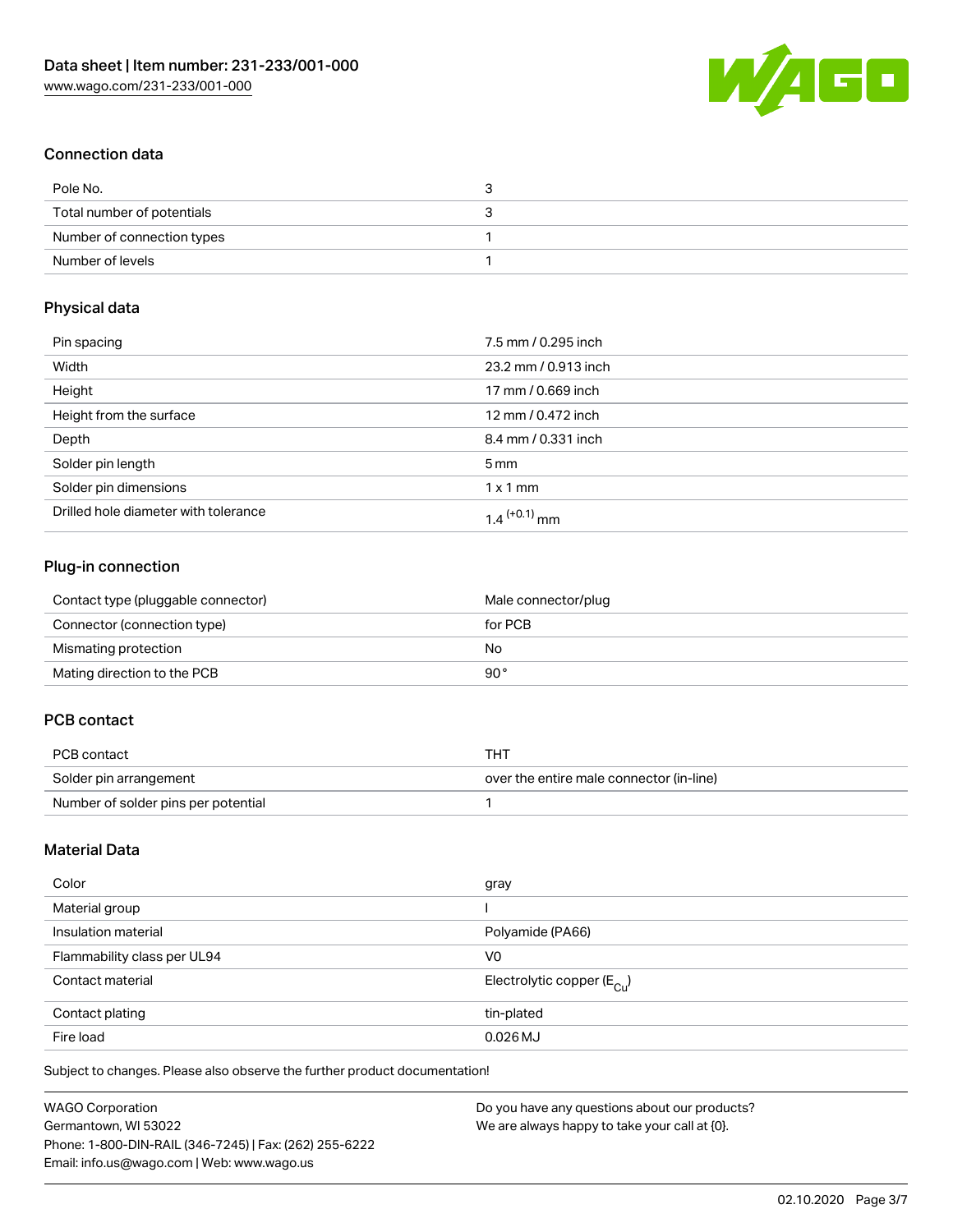[www.wago.com/231-233/001-000](http://www.wago.com/231-233/001-000)



| Weight |  |
|--------|--|
|        |  |

#### Environmental Requirements

|  | Limit temperature range | . +100 °C<br>$-60$ |
|--|-------------------------|--------------------|
|--|-------------------------|--------------------|

#### Commercial data

| Product Group         | 3 (Multi Conn. System) |
|-----------------------|------------------------|
| Packaging type        | <b>BOX</b>             |
| Country of origin     | PL                     |
| <b>GTIN</b>           | 4044918864510          |
| Customs tariff number | 85366990990            |

### Approvals / Certificates

#### Country specific Approvals

| Logo | Approval                                     | <b>Additional Approval Text</b> | Certificate<br>name |
|------|----------------------------------------------|---------------------------------|---------------------|
|      | <b>CB</b><br><b>DEKRA Certification B.V.</b> | IEC 61984                       | NL-39756            |
|      | <b>CSA</b><br>DEKRA Certification B.V.       | C <sub>22.2</sub>               | 1466354             |
| EMA  | <b>KEMA/KEUR</b><br>DEKRA Certification B.V. | EN 61984                        | 2190761.01          |

#### Ship Approvals

|                                  |                                        |                                 | Certificate |
|----------------------------------|----------------------------------------|---------------------------------|-------------|
| Logo                             | Approval                               | <b>Additional Approval Text</b> | name        |
| ABS.                             | <b>ABS</b>                             |                                 | $19-$       |
|                                  | American Bureau of Shipping            |                                 | HG1869876-  |
|                                  |                                        |                                 | <b>PDA</b>  |
|                                  | <b>DNV GL</b>                          | -                               | TAE000016Z  |
| <b>DNV-GL</b><br><b>MARITIME</b> | Det Norske Veritas, Germanischer Lloyd |                                 |             |

#### UL-Approvals

Certificate

Subject to changes. Please also observe the further product documentation!

WAGO Corporation Germantown, WI 53022 Phone: 1-800-DIN-RAIL (346-7245) | Fax: (262) 255-6222 Email: info.us@wago.com | Web: www.wago.us Do you have any questions about our products? We are always happy to take your call at {0}.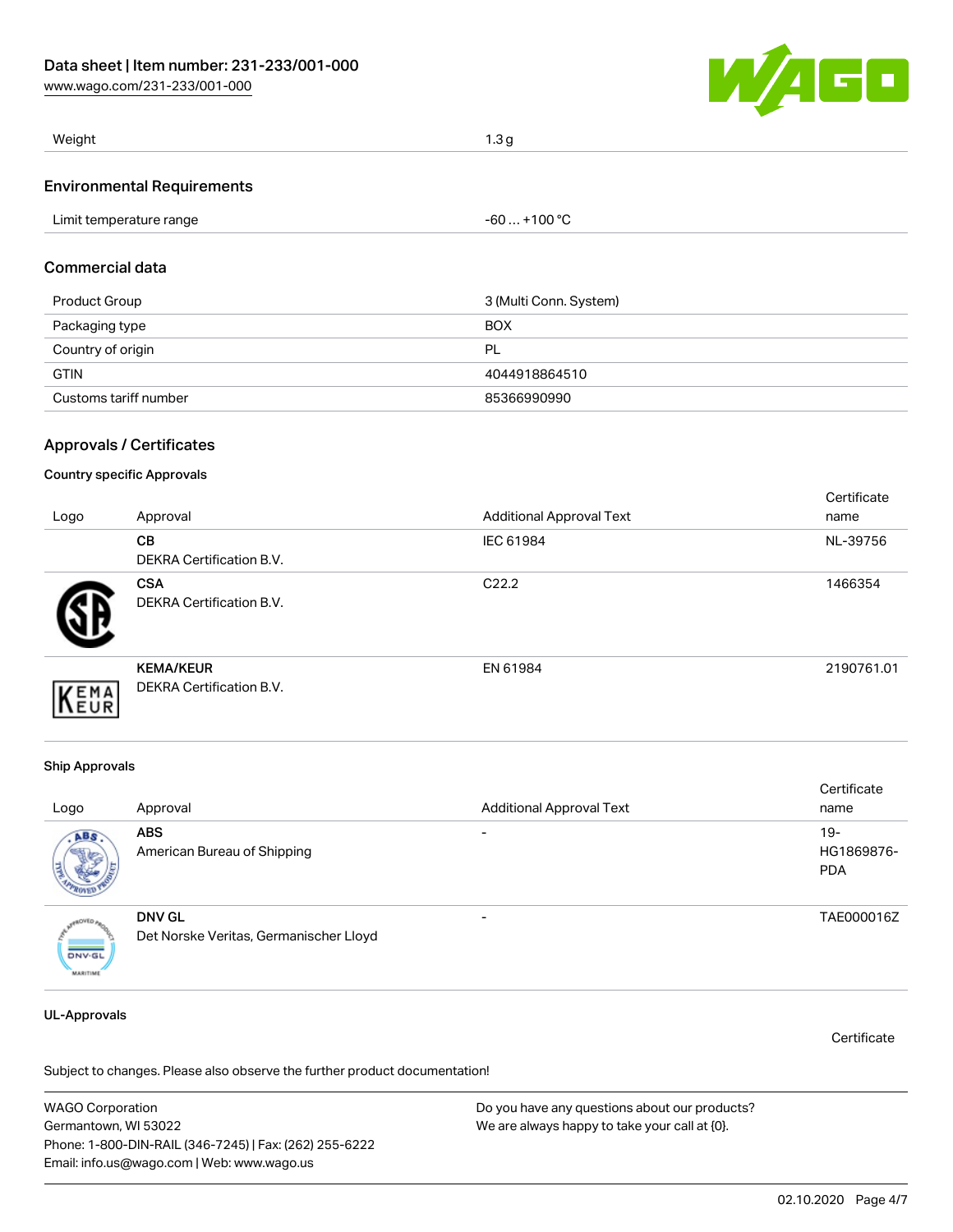[www.wago.com/231-233/001-000](http://www.wago.com/231-233/001-000)



| Logo | Approval                             | <b>Additional Approval Text</b> | name                |
|------|--------------------------------------|---------------------------------|---------------------|
| Э    | UL<br>Underwriters Laboratories Inc. | <b>UL 1059</b>                  | 20190731-<br>E45172 |
| Э    | UR<br>Underwriters Laboratories Inc. | <b>UL 1977</b>                  | 20150318-<br>E45171 |

#### Counterpart

| Item no.231-203/026-000<br>Female plug; 3-pole; 12 AWG max; pin spacing 7.5 mm; 1 conductor per pole; gray                                             | www.wago.com/231-203/026-<br>000  |
|--------------------------------------------------------------------------------------------------------------------------------------------------------|-----------------------------------|
| Item no.231-2203/026-000<br>2-conductor female connector; 2.5 mm <sup>2</sup> ; Pin spacing 7.5 mm; 3-pole; 2,50 mm <sup>2</sup> ; gray                | www.wago.com/231-2203/026-<br>000 |
| Item no.231-2203/037-000<br>2-conductor female connector; Locking lever; 2.5 mm <sup>2</sup> ; Pin spacing 7.5 mm; 3-pole; 2,50 mm <sup>2</sup> ; gray | www.wago.com/231-2203/037-<br>000 |
| Item no.2231-203/026-000<br>Female plug; 3-pole; push-button; 12 AWG max; pin spacing 7.5 mm; 1-conductor per pole; gray                               | www.wago.com/2231-203/026-<br>000 |
| Item no.2231-203/037-000<br>Female plug; 3-pole; push-button; locking lever; 12 AWG max; pin spacing 7.5 mm; 1-conductor per<br>pole; gray             | www.wago.com/2231-203/037-<br>000 |
| Item no.2231-203/031-000<br>Female plug; 3-pole; push-button; mounting flange; 12 AWG max; pin spacing 7.5 mm; 1-conductor<br>per pole; gray           | www.wago.com/2231-203/031-<br>000 |
| Item no.231-203/031-000<br>Female plug; 3-pole; mounting flange; 12 AWG max; pin spacing 7.5 mm; 1 conductor per pole; gray 000                        | www.wago.com/231-203/031-         |
| Item no.231-203/037-000<br>Female plug; 3-pole; locking lever; 12 AWG max; pin spacing 7.5 mm; 1 conductor per pole; gray                              | www.wago.com/231-203/037-<br>000  |
| Item no.732-103/026-000<br>1-conductor female plug; angled; 2.5 mm <sup>2</sup> ; Pin spacing 7.5 mm; 3-pole; 2,50 mm <sup>2</sup> ; gray              | www.wago.com/732-103/026-<br>000  |

#### Compatible products

.<br>Subject to changes. Please also observe the further product documentation!

WAGO Corporation Germantown, WI 53022 Phone: 1-800-DIN-RAIL (346-7245) | Fax: (262) 255-6222 Email: info.us@wago.com | Web: www.wago.us

Do you have any questions about our products? We are always happy to take your call at {0}.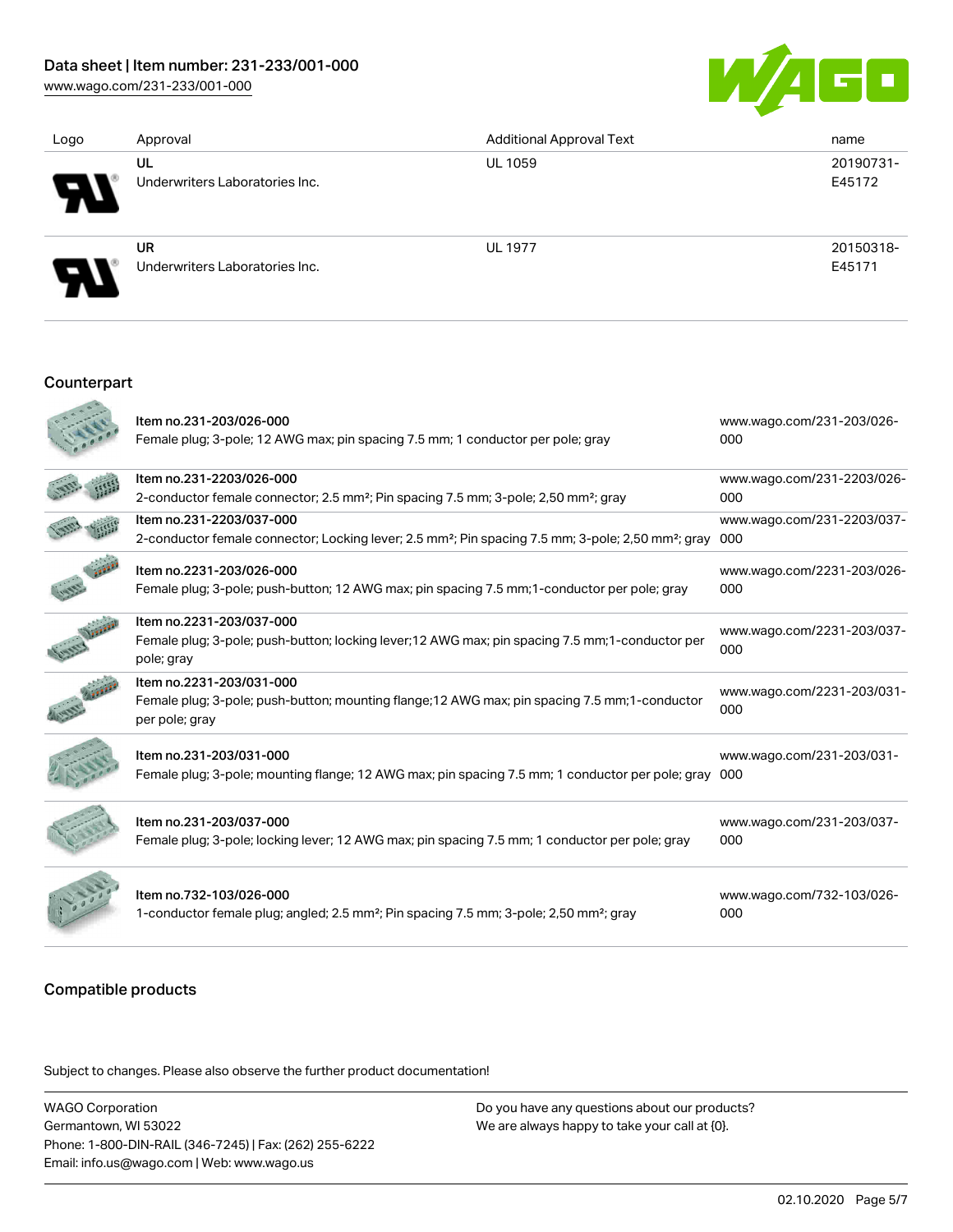[www.wago.com/231-233/001-000](http://www.wago.com/231-233/001-000)



#### Marking accessories

| en de la posta de la posta de la posta de la posta de la posta de la posta de la posta de la posta de la posta<br>La posta de la posta de la posta de la posta de la posta de la posta de la posta de la posta de la posta de la | Item no.: 210-833<br>Marking strips; on reel; 6 mm wide; plain; Self-adhesive; white | www.wago.com/210-833 |
|----------------------------------------------------------------------------------------------------------------------------------------------------------------------------------------------------------------------------------|--------------------------------------------------------------------------------------|----------------------|
|                                                                                                                                                                                                                                  | Item no.: 210-834<br>Marking strips; on reel; 5 mm wide; plain; Self-adhesive; white | www.wago.com/210-834 |
| Coding                                                                                                                                                                                                                           |                                                                                      |                      |
|                                                                                                                                                                                                                                  | Item no.: 231-130<br>Coding key; snap-on type; light gray                            | www.wago.com/231-130 |
|                                                                                                                                                                                                                                  | Item no.: 231-500<br>Spacer; for formation of groups; light gray                     | www.wago.com/231-500 |

# Downloads

## Documentation

| <b>Additional Information</b>     |            |               |          |
|-----------------------------------|------------|---------------|----------|
| Technical explanations            | 03.04.2019 | pdf<br>3.6 MB | Download |
| <b>CAD files</b>                  |            |               |          |
| CAD data                          |            |               |          |
| 2D/3D Models 231-233/001-000      |            | <b>URL</b>    | Download |
| CAE data                          |            |               |          |
| EPLAN Data Portal 231-233/001-000 |            | <b>URL</b>    | Download |
| ZUKEN Portal 231-233/001-000      |            | <b>URL</b>    | Download |
| <b>PCB Design</b>                 |            |               |          |

## Symbol and Footprint 231-233/001-000 CAx data for your PCB design, consisting of "schematic symbols and PCB footprints", allow easy integration of the WAGO component into your development environment.

#### Supported formats:

- П Accel EDA 14 & 15
- $\blacksquare$ Altium 6 to current version
- $\blacksquare$ Cadence Allegro
- $\blacksquare$ **DesignSpark**

Subject to changes. Please also observe the further product documentation! Eagle Libraries

| <b>WAGO Corporation</b>                                | Do you have any questions about our products? |
|--------------------------------------------------------|-----------------------------------------------|
| Germantown, WI 53022                                   | We are always happy to take your call at {0}. |
| Phone: 1-800-DIN-RAIL (346-7245)   Fax: (262) 255-6222 |                                               |
| Email: info.us@wago.com   Web: www.wago.us             |                                               |

URL [Download](https://www.wago.com/us/d/UltraLibrarian_URLS_231-233_001-000)